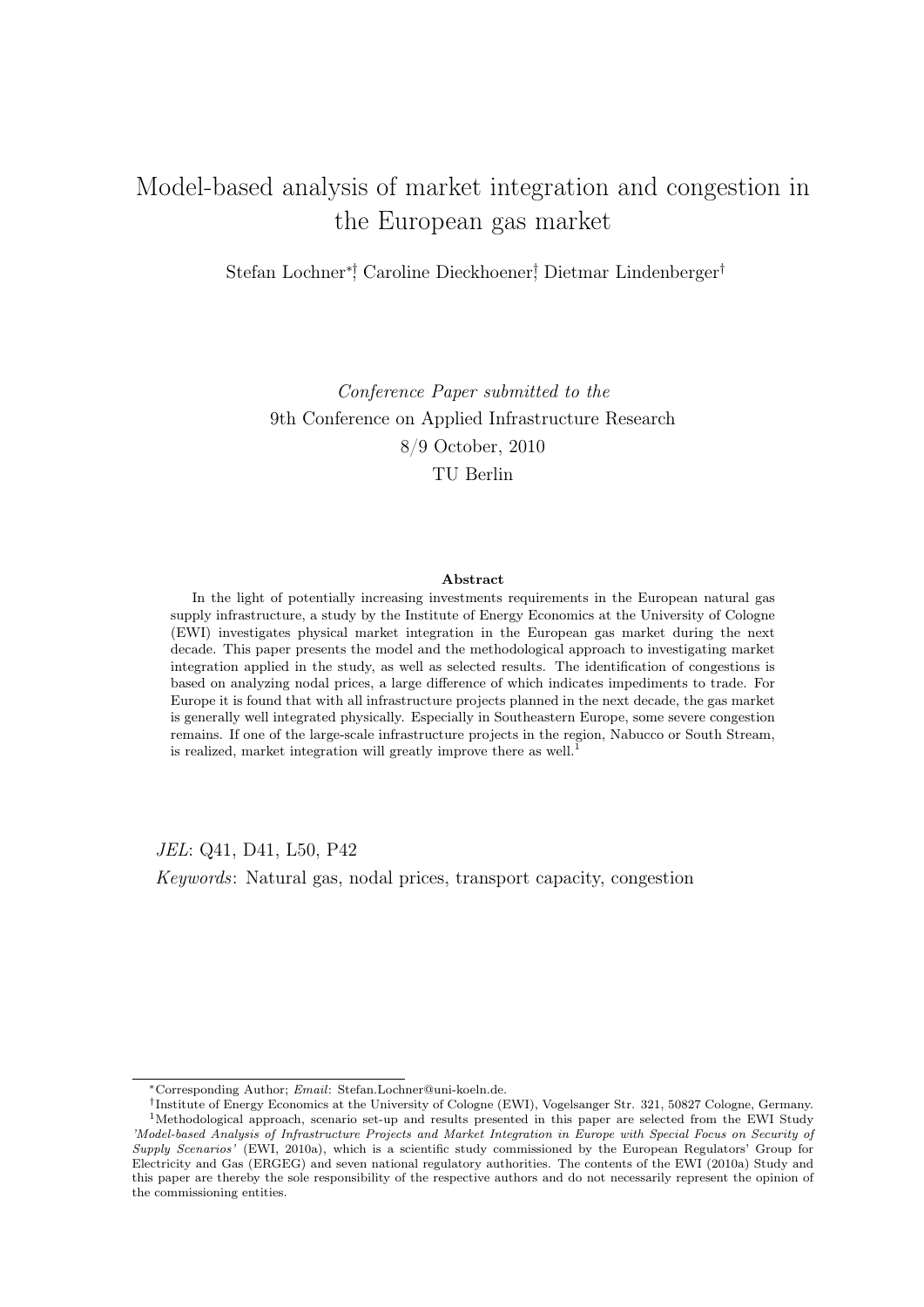#### 1 Introduction

The European Union's rising import dependency on natural gas requires additional investments in import infrastructure and natural gas storages. At the same time, the Third Energy Package addresses, amongst other things, the strengthening of the single European market and the facilitation of cross-border energy trade which implies increased (and better coordinated) investments in gas transportation capacities between member states.

In this context, the Institute of Energy Economics at the University of Cologne (EWI) was commissioned by the European Regulators' Group for Electricity and Gas (ERGEG) to perform a model-based analysis of infrastructure projects and market integration including a focus on security of supply scenarios (EWI, 2010a). At the core of this investigation, methodology and selected results of which are presented in this paper, is the identification of congestion between European countries based on economic principles and the analysis of actual physical gas flows. Focus of the investigation is thereby the year 2019 to identify potential investments needs arising in the upcoming decade.

This paper outlines the methodological background, including the applied infrastructure model (and investigated scenarios), in the next section. Section 3 presents selected results of the study with a focus on the identification and valuation of (potential) bottlenecks in the European natural gas infrastructure system. Section 4 offers some concluding remarks.

#### 2 Methodological Approach

#### 2.1 Theoretical Background

Generally, the value of a transportation service between two locations  $A$  and  $B$  is determined by the value the respective good has in  $B$  in excess to its value in  $A$ . As the value of natural gas in a market is determined by its price, the value of a transportation capacity between two locations is represented by the price difference between the two locations (Cremer et al., 2003), i.e.  $(p_B - p_A)$ . If these locations (markets) are separated geographically but connected by sufficient transport capacities, arbitrage takes places until the price difference is equal to (or less than) transaction costs from A to B  $(c_{AB})$ :  $p_B - p_A \leq c_{AB}$ . If there is no or insufficient capacity, prices will form in residual regional markets.

The background for these conclusions comes from the nodal pricing concept in electricity markets (Schweppe et al., 1988) which assigns each node (location) in a network an individual price as the allocative efficiency-maximizing equilibrium price may be different at each point if transport costs are greater than zero. For the application of these nodal prices to value congestion in electricity grids, see for instance Hogan (1998)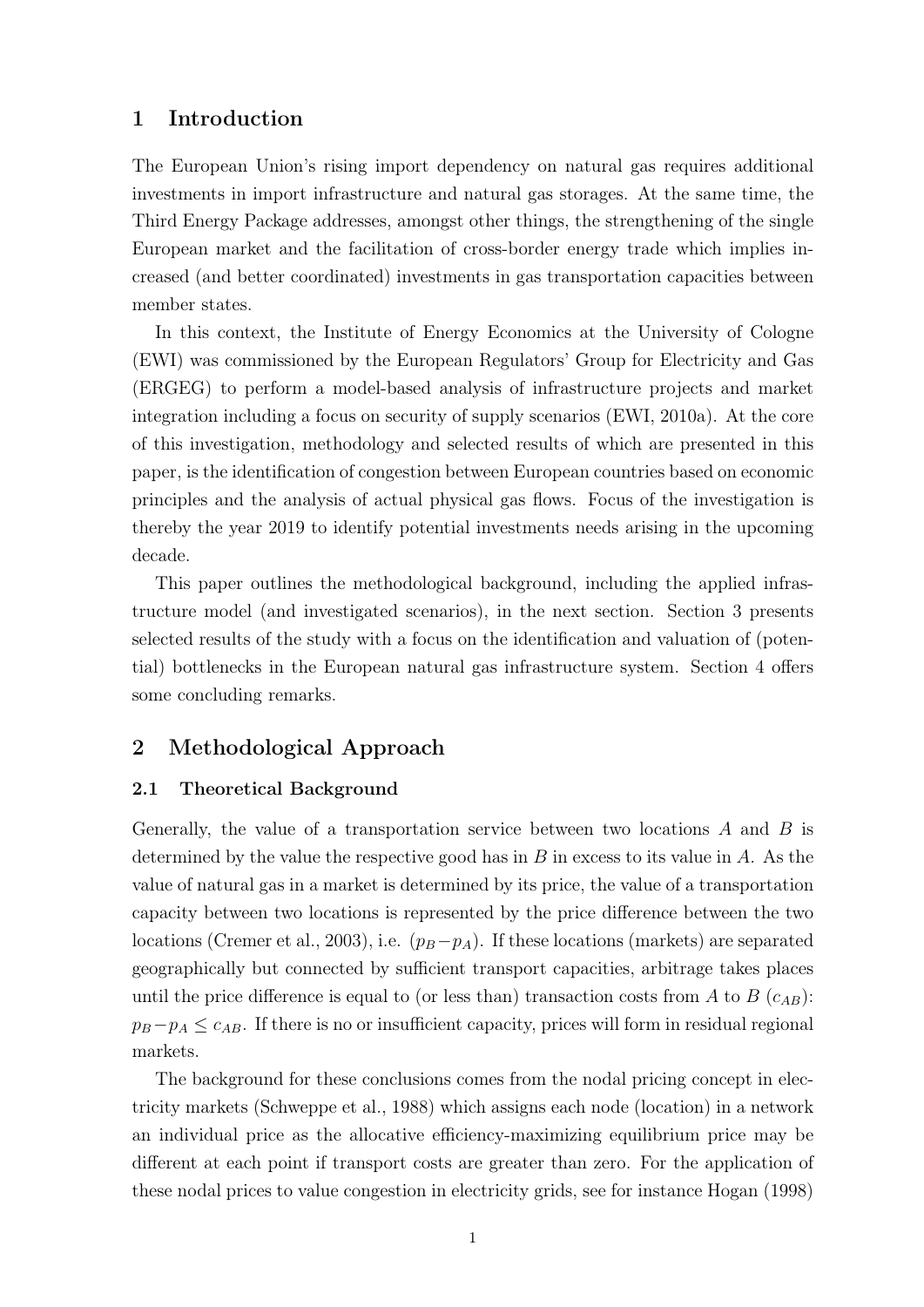or Stoft (2002); for a transfer of the general concept to natural gas markets, see Cremer and Laffont (2002), Cremer et al. (2003), Lochner (2009).

With respect to market integration, it can then be concluded that the two markets are considered to be integrated if the Law of One Price holds, i.e. the price difference between the two (or two representative nodes) does not exceed the parity bounds determined by transaction costs (Baulch, 1997). If it does, the two markets are not fully integrated physically and there is an infrastructure bottleneck (abstracting from other transaction costs and presuming the market works otherwise efficiently).

The shadow cost of this bottleneck (or the value of an additional infinitesimal unit of transport capacity) is then determined by the aggregated and discounted price difference in excess of transport costs over the considered time period. An illustration of these relationships is provided in Figure 1 where the shaded area represents the aggregated cost of the constraint from  $A$  to  $B$  over the period of one year (with the red and dotted blue lines representing the price difference  $(p_B - p_A)$  and the variable transport costs  $(c_{AB})$  respectively).

Figure 1: Illustration of price difference, transport cost, and cost of congestion



#### 2.2 Gas Infrastructure Modeling

In order to investigate physical market integration in 2019, we apply the European natural gas infrastructure and dispatch model Tiger (EWI, 2010b) in a scenario analysis. With a high temporal and areal granularity, the model-based approach takes into account intertemporal elements (gas storages) and interdependencies in the European gas market resulting from the interconnection of grids and transit flows. The linear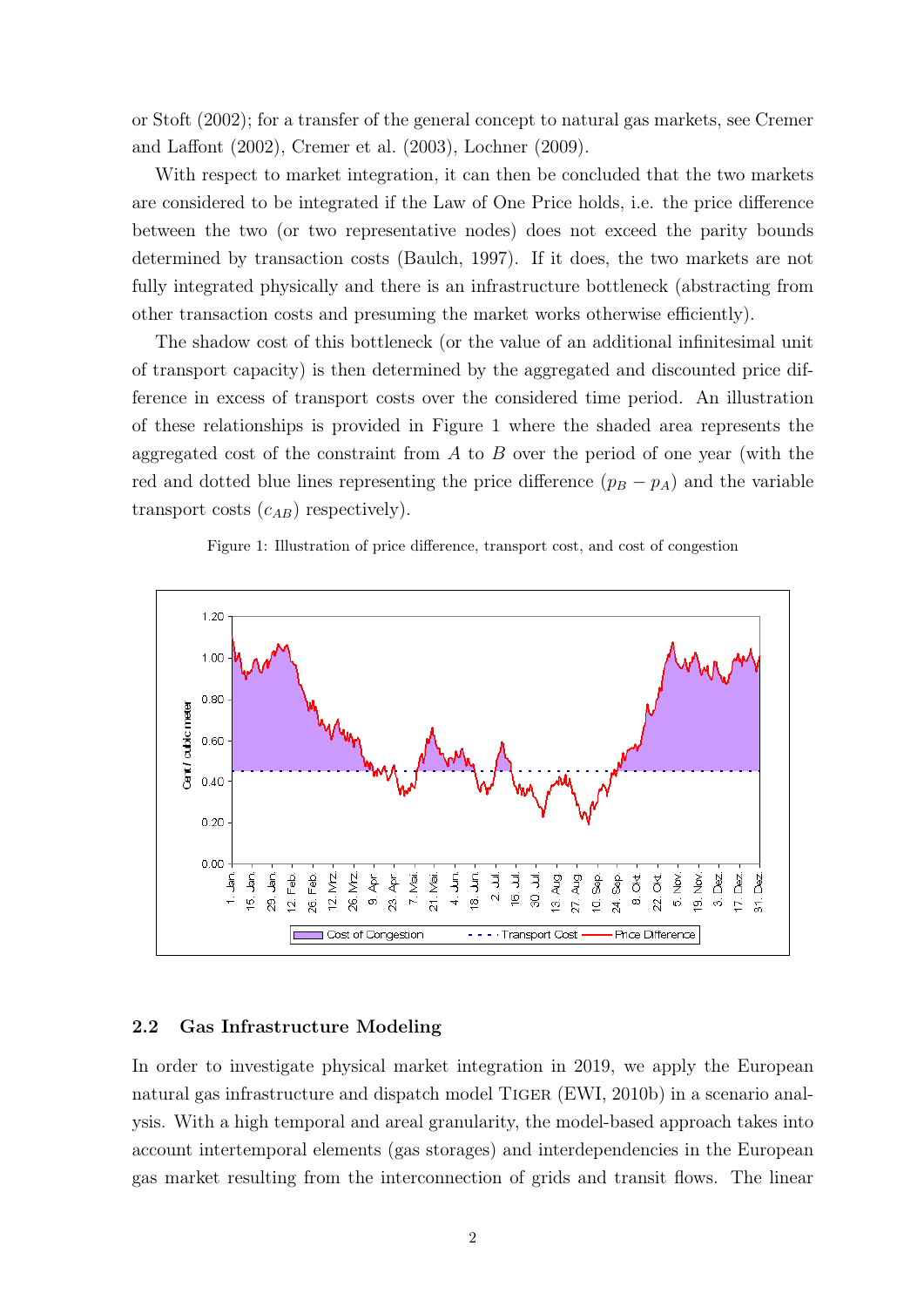optimization model minimizes the total cost of the gas dispatch given the restriction provided by the infrastructure, gas supply and the demand which has to be met. The modeling approach, hence, assumes that the European downstream market is working efficiently and that all efficient and possible gas swaps are realized. Considering different variations of demand, supply and infrastructure, we compute location-specific marginal supply costs for representative locations in each country. These can be interpreted as estimators for wholesale gas prices in a competitive market, or as nodal prices in an analysis of market integration as outlined in the previous paragraph.

Methodologically, Tiger is essentially a linear network flow model consisting of nodes and edges.<sup>2</sup>

Nodes represent locations in the European gas supply infrastructure where there are connections between pipelines, connections to storages, gas injections into the grid from gas production or LNG regasification facilities and withdrawals from consumers (locations of demand or off-take locations for local distribution networks).

The edges represent the pipelines in the European gas grid. They are assigned with the individual characteristics of each pipeline like geographic location, connection between specific nodes, technical capacity, length, directionality, availability.

Similarly, the individual characteristics of storages (working gas volumes, storage type, maximum injection and withdrawal rates and respective profiles) and LNG terminals (import, LNG storage and regasification capacity) are likewise included and assigned to the respective element located at the nearest geographic node.

Objective of the linear optimization is the minimization of the total costs of gas supply subject to the relevant constraints, i.e. meeting the location-specific demand and observing all technical restrictions of the infrastructure as well as on the supply side (availability of volumes). Intertemporal interdependencies, e.g concerning gas storage or annual production profiles, are also taken into account.

Costs in the optimization (objective function) include commodity, transportation and, where applicable, regasification and storage costs. With the model's focus on the dispatch of natural gas, the latter three cost factors essentially represent variable costs, the assumptions of which are based on different studies such as OME (2001) and United Nations (1999).

The inputs into the model can broadly be categorized into assumptions on natural gas supply, demand and infrastructure, the definition of which describes the scenarios (see Appendix A).

Decision variables for the model are the natural gas flows on each pipeline and the utilization of storages and LNG terminals. The linear cost minimization approach assumes that the transport of natural gas in the European Union is organized efficiently and that all possible swaps of natural gas are realized by transmission system operators.

<sup>2</sup>The remainder of the section is based on EWI (2010b). A mathematical formulation of the model can be retrieved from the appendix of Lochner (2009).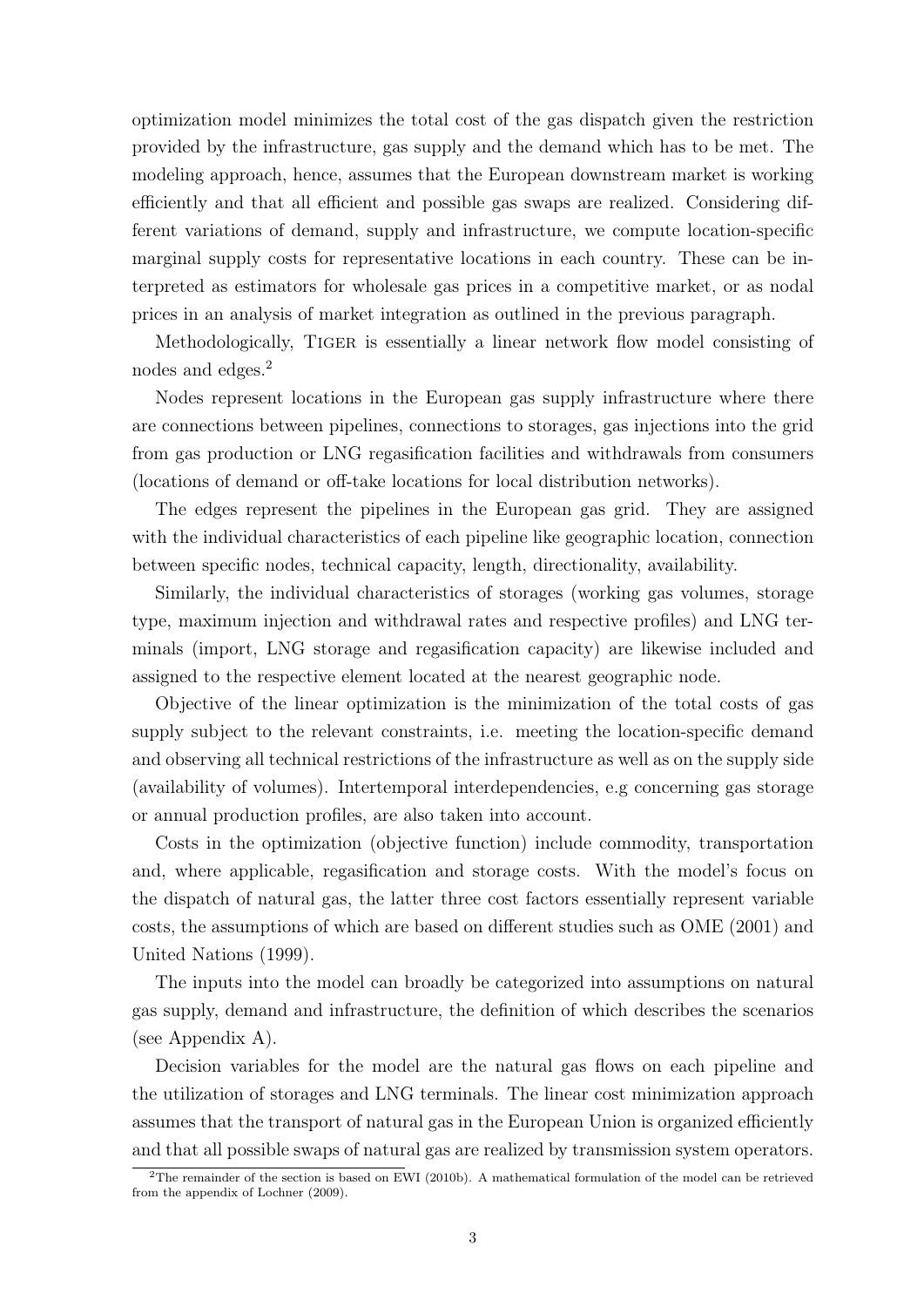Figure 2: Tiger Model Regional Coverage



Results on the utilization of all the aforementioned infrastructure assets is one of the outputs of the model (gas flows on all pipelines, storage levels and injections/withdrawals, LNG imports at the different terminals). In their combination, they allow to derive an overall picture of gas flows and the supply situation (gas from what sources is physically being transport to which downstream markets) in the European gas market.

Apart from the endogenously optimized variables, the location-specific marginal costs of gas supply can be evaluated for each node. These represent the shadow costs on each node's balance constraint in the model (for each time period), which indicate marginal system costs for supplying one additional cubic meter of natural gas at this respective node and for the respective point in time.

Geographically, Tiger covers the European and the surrounding production countries (Algeria, Azerbaijan, Iran, Libya, Russia) as visible in Figure 2. Temporally, the forecasting horizon of Tiger with a monthly granularity is 15 years. Projections further into the future, however, do not seem very useful due to over time increasing degree of uncertainty attached to the input parameters. Temporal granularity can be varied. In this paper, we use a daily one, i.e. one time period represents one day.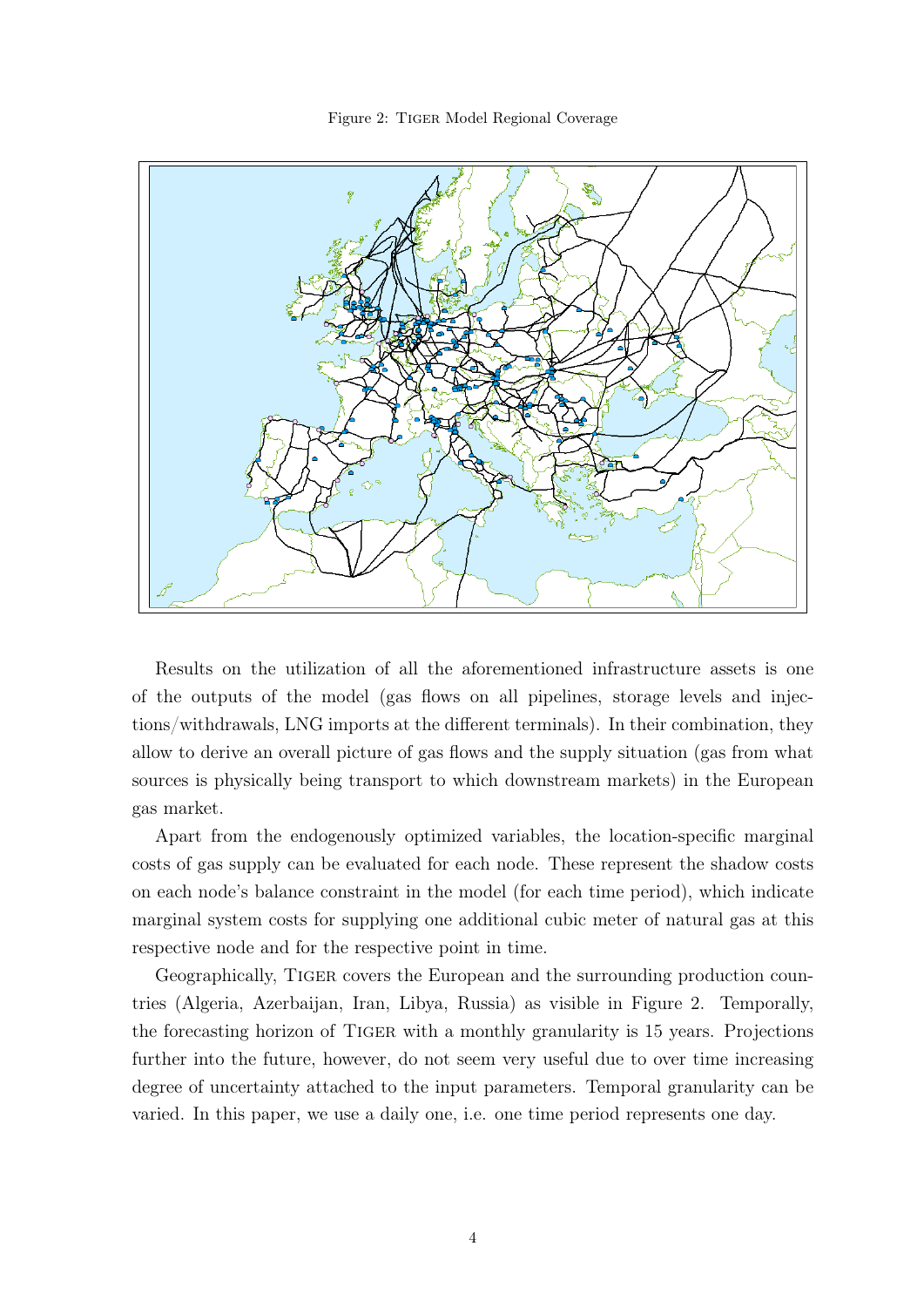#### 3 Results

Based on assumptions on supply, demand and available infrastructure, the approach yielded the results with respect to physical market integration in Europe in 2019 which are outlined in this section.

Generally, the scenarios are set up to reflect a most-likely demand and supply situation for 2019. The same holds true for intra-European pipeline interconnections, where all planned expansions according to the Ten Year Network Development Plans of the individual transmission system operators (TSOs) are included.

The major infrastructure projects (Nord Stream, South Stream, Nabucco) as well as relative global LNG prices (high or low) are varied between scenarios to identify the impact of each of those factors on market integration. A detailed description of the scenarios can be retrieved from EWI (2010a); a brief qualitative summary is provided in Appendix A to this paper.

As the focus of the investigation is on cross-border congestion, the approach as outlined in Section 2 is applied to all European borders where gas interconnections exist or might exist in the course of the next decade.

The general approach is outlined in Figure 3, which illustrates the comparison of price differences and transport costs for six scenarios and different types of days (summer day (yellow color), two winter days with higher (dark blue) and lower (light blue) demand, and the peak demand day (pink) as assumed by the TSOs ((ENTSOG,  $2009$ ))).

With respect to the methodological approach (Figure 1 on page 2), Germany equals country A, France country B and the dotted lines the variable transport costs  $c_{AB}$  and  $c_{BA}$  (=  $-c_{AB}$ ) for physically moving gas between the two countries. The bars indicate the price difference  $p_B - p_A$  on the respective day in the respective scenario.

For the Germany-France interconnection, we find that with the expansions planned until 2019, the market is well integrated as the price difference is simulated to be below the variable transport costs for all winter and summer days except on the peak demand day. Hence, there would be no demand for additional transport on these days as additional arbitrage is not profitable. On the peak demand day, prices in France are higher than in Germany with the price difference exceeding variable transport costs. Thus, if more capacity were available, additional gas flows would take place. Hence, additional capacity would have a value greater than zero.

However, by definition, the peak demand day does not occur very often, and the cost of congestions does not appear to be very high (below  $0.30$  EUR / MWh). Hence, it is not clear whether additional investment would actually be beneficially as investing is only efficient if the cost of investment is equal or smaller than the aggregated cost of the congestion. (An analysis of this in combination with investment costs is, however,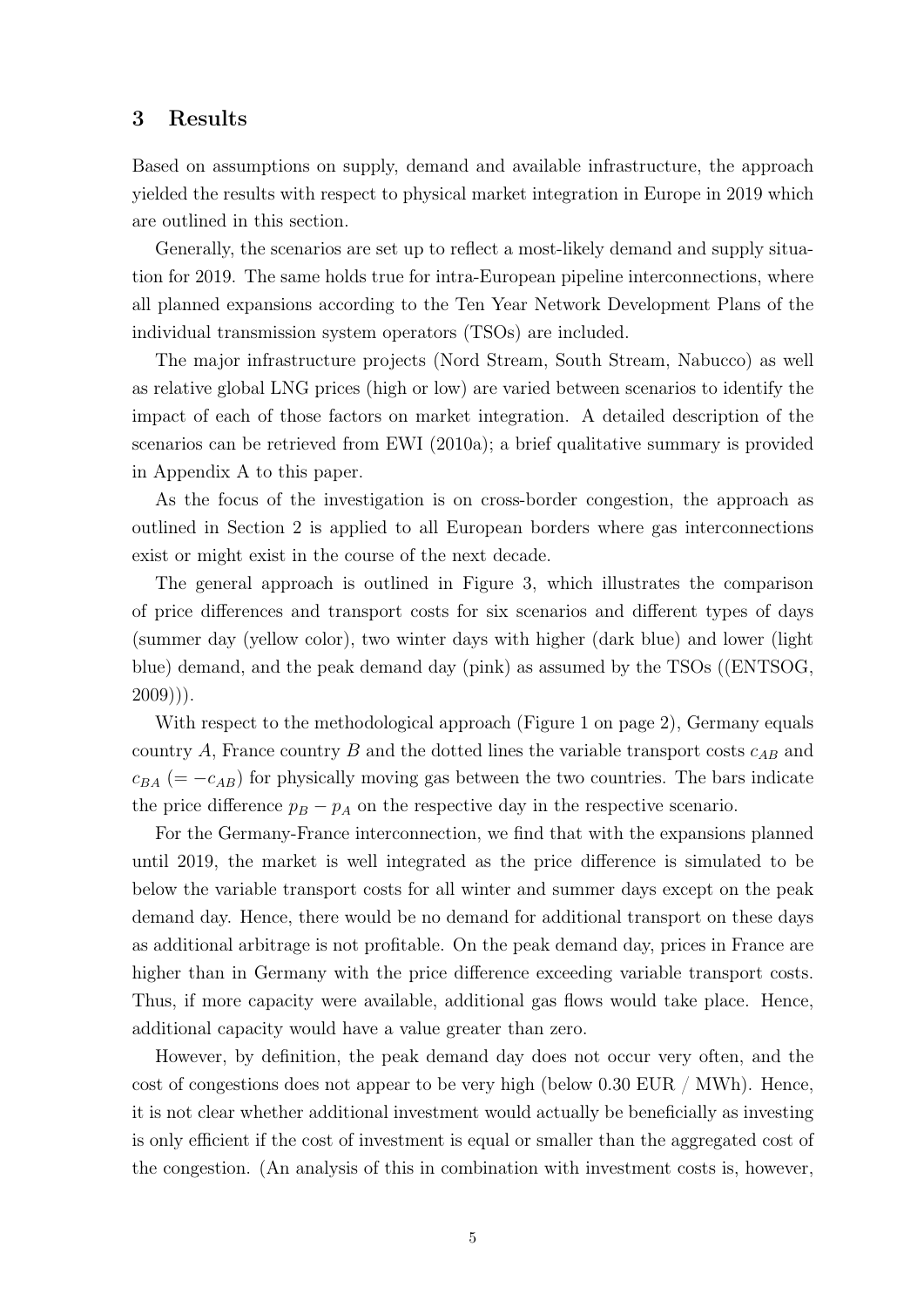

Figure 3: Congestion between Germany and France

Source: EWI (2010a).

beyond the scope of this paper.)

Figure 3 further illustrates that the price difference between Germany and France may become negative (i.e. higher price in Germany than in France) when LNG availability is large. (This implies gas flows from France to Germany in this case.) On the normal winter days and the summer day, when this is the case, the absolute price difference even exceeds transport costs from France to Germany, i.e. implying congestion in this direction on the pipelines.

Applying the same approach to all relevant border connections in the European Union provided the results which are summarized by Figure 4 and Table 1.

In Figure 4, the arrows not only indicate the direction of congestion. Their colors also imply its respective cost and its likelihood of occurrence over scenarios: Significant costs of congestions (due to demand reductions to consumers becoming necessary) are labeled red; if this congestion does only occur in selected scenarios, the arrows are only red framed. Blue and orange framed arrows indicate costs of congestion greater than zero, which however only occur in selected scenarios or on selected days within the year (the blue color thereby indicates the LNG Glut scenario). A detailed list of congestion can be retrieved from the matrix in Table 1.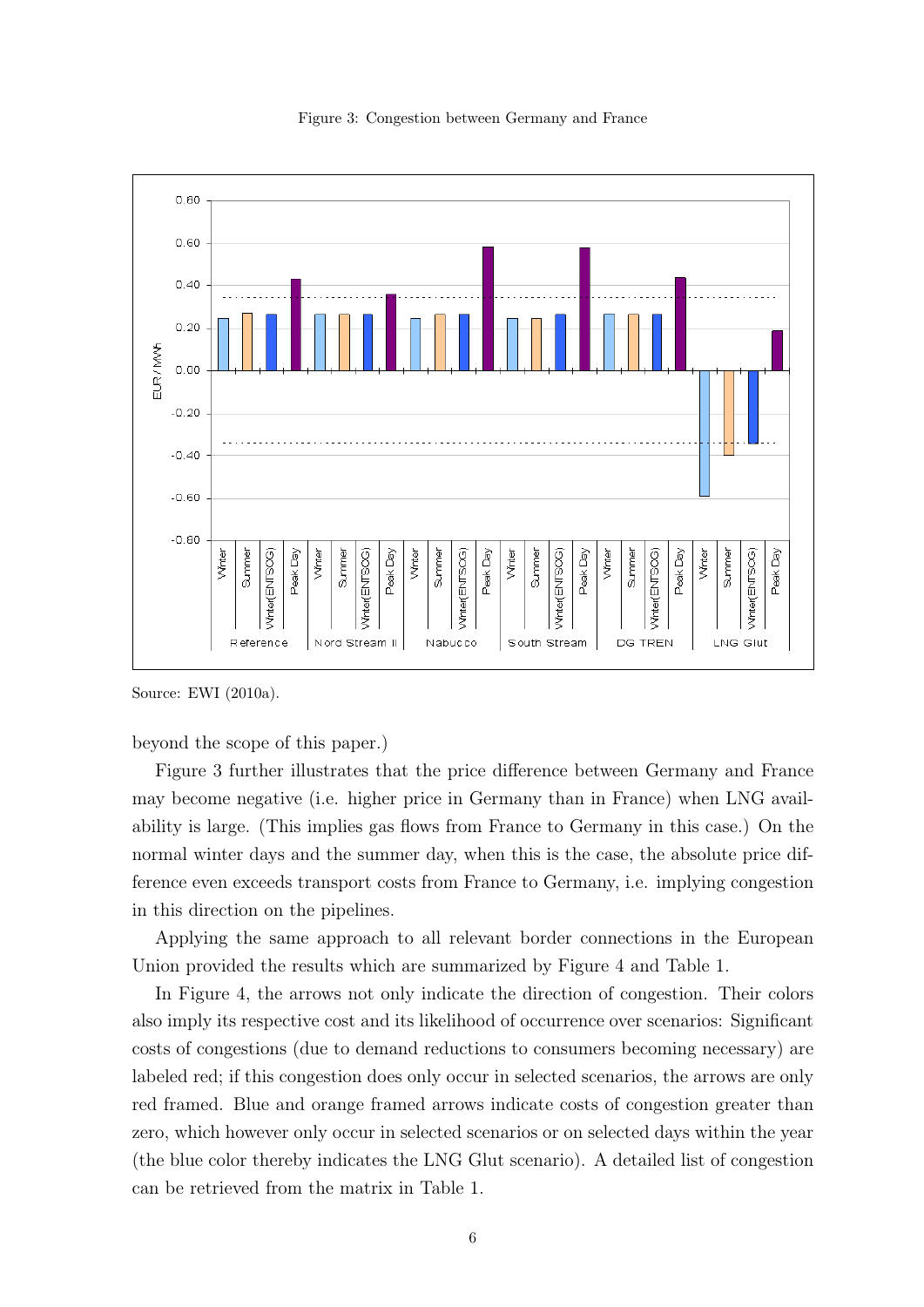

Figure 4: Overview of cross-border congestion in Europe

Source: EWI (2010a).

Summarizing congestion, supply-demand gaps are caused by the following bottlenecks:

- Between Germany and the region of Sweden and Denmark, if demand and supply in these two countries evolves as assumed. In this case, there is a definite need for investment.
- In eastern Europe, some bottlenecks are identified in the winter months. These mainly concern Hungary and the countries in the Balkans with a gas sector. However, the realization of one of the new major import pipeline projects (Nabucco or South Stream) helps to increase market integration in the region and to eliminate some of these bottlenecks.
- In addition, it is found that high demand in south-eastern Europe (including Turkey) might limit gas flows between Turkey and Greece opening a supplydemand gap in Greece (but only on days with very high demand in both countries).

Further congestion, which does not result in supply disruptions to consumers, but which may cause large price differences between markets and hamper competition in an integrated European gas market, exists:

• In western Europe, congestion is found to arise on the concurrent peak demand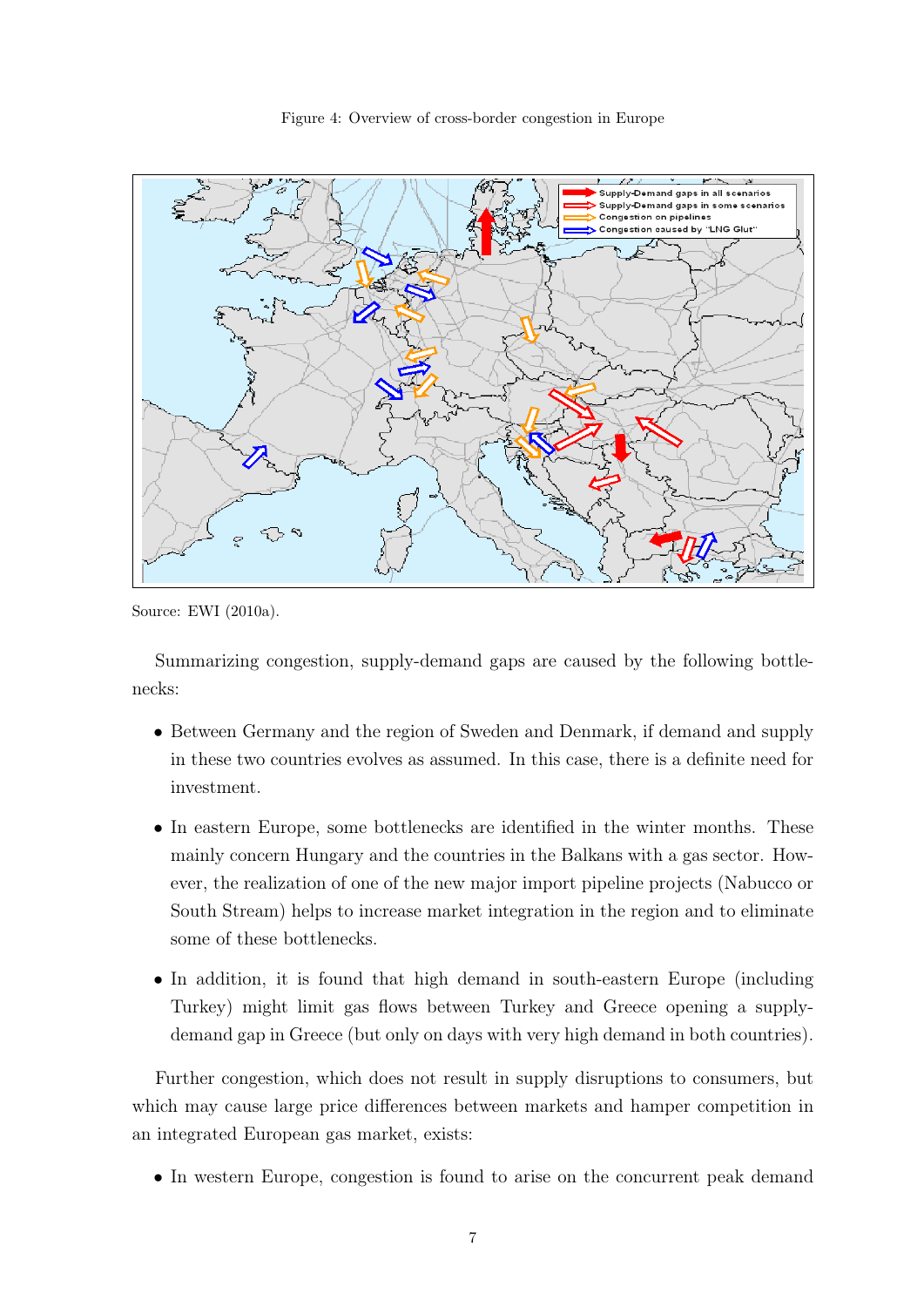

Table 1: Overview of congestions across scenarios in 2019

Country abbreviations: ISO 3166 country codes (www.iso.org) Source: EWI (2010a).

day (coldest winter day if it happens to be in each country on the same day) and in times of low LNG prices.

- The peak demand day bottleneck appears to be due to a relatively high availability of storages in central Europe and the UK relative to France, Belgium and the Netherlands (according to the assumed expansions of capacity). The latter group of countries also sees a relatively high peak day demand as a percentage of average daily demand compared to the EU average. Hence, congestion on such a peak day may be significant between Germany and France, Belgium and the Netherlands, and on the Interconnector between the UK and Belgium.
- In the case of temporarily low LNG prices, the model finds that more LNG could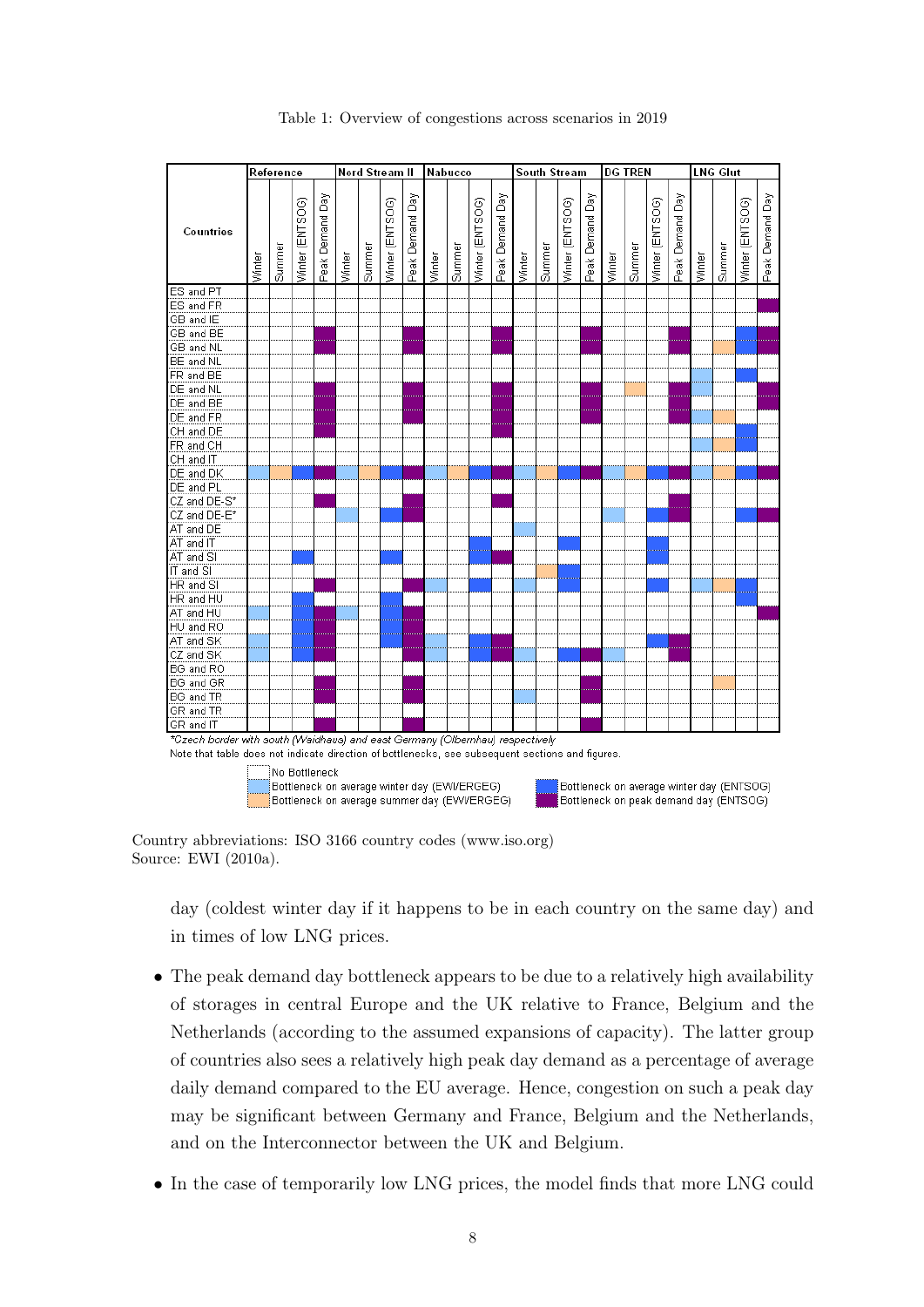be transported from the LNG import capacities in the west further to the east if more capacity were available. Congestion, for instance, arises between the UK and the continent, France and Germany and Switzerland, the Netherlands and Germany and between Spain and France on peak demand days.

As infrastructures designated in the context of the ten year network development plans are already included in the simulations, any bottlenecks identified are further limited to those not already addressed in these network expansion plans (ENTSOG, 2009). With these grid expansions, most European countries are generally found to be well integrated based on the simulation results, apart from the aforementioned exceptions.

Furthermore, it needs to be noted that the normative modelling approach only identifies congestion which would even occur in an efficiently working market. Additional (contractual) bottlenecks potentially arising from market inefficiencies are not be identified by the model.

### 4 Conclusion

The approach outline in this paper can be used to identify congestion in the European gas market between countries but also on transport infrastructures within countries. By computing and comparing locational marginal supply costs with transport costs, physical bottlenecks can be identified. Estimations of the congestion mark-ups allow evaluations of the values of additional capacities and the cost of the bottleneck.

The application in the context of a study on European gas market integration in 2019 has shown that, in the applied infrastructure, supply and demand scenarios, the market is generally well integrated from a physical point of view. Some exceptions, however, exist, especially in Eastern Europe and in times of very high demand or high LNG availability.

Areas for further research include the determination of efficient investments to remove bottlenecks, i.e. the full evaluation of congestion costs relative to the capital investments required to remove them, and the incentivisation of TSOs in a regulatory framework to perform these investments.

#### References

- Baulch, B. (1997). Transfer Costs, Spatial Arbitrage, and Testing for Food Market Integration. American Journal of Agricultural Economics, 79(2):477–487.
- Cremer, H., Gasmi, F., and Laffont, J.-J. (2003). Access to Pipelines in Competitive Gas Markets. Journal of Regulatory Economics, 24(1):5–33.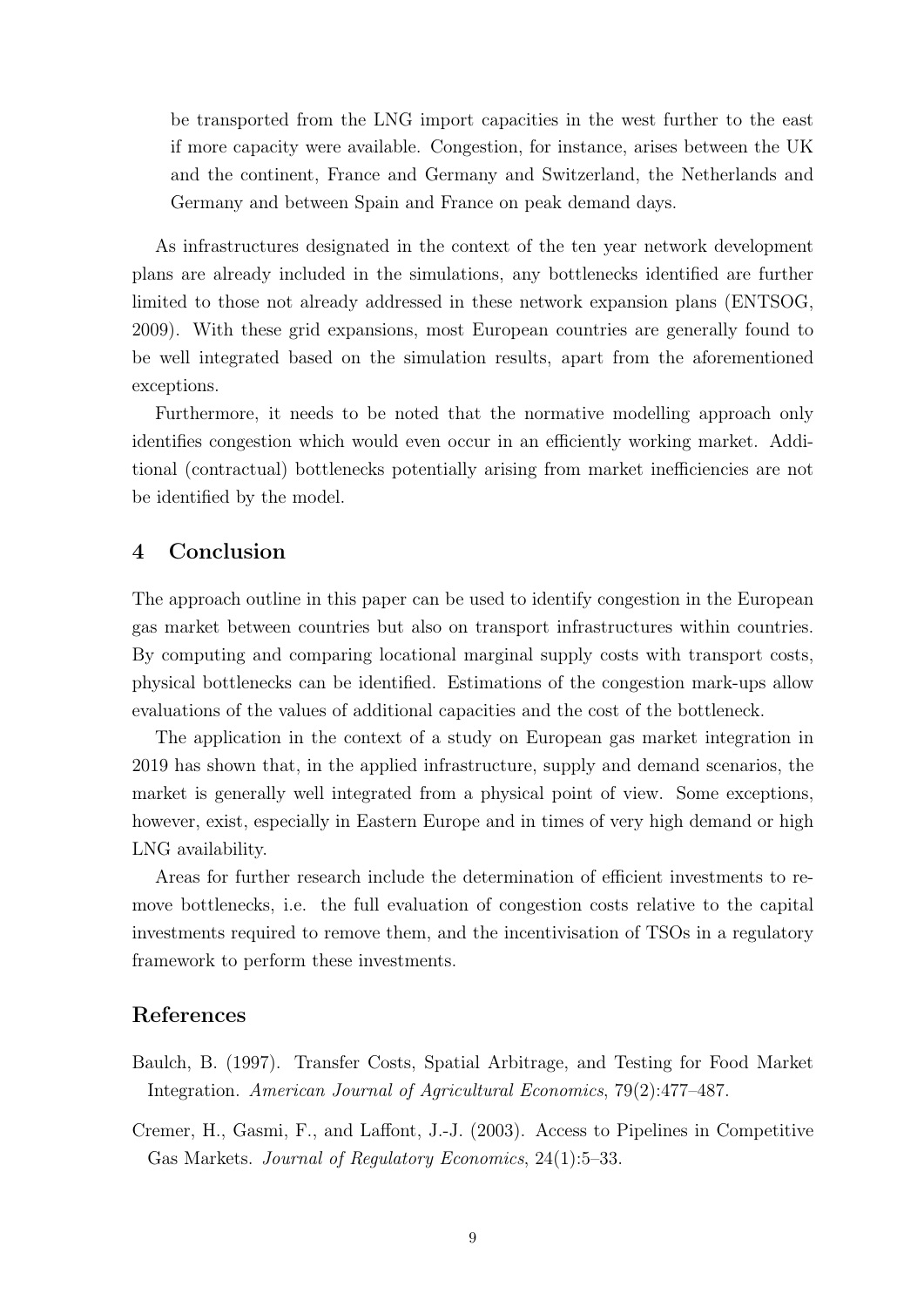- Cremer, H. and Laffont, J.-J. (2002). Competition in gas markets. European Economic Review, 46(4-5):928–935.
- ENTSOG (2009). ENTSOG European Ten Year Network development Plan 2010 - 2019. European Network of Transmission System Operators for Gas, Ref. 09- ENTSOG-002, 23 Dec 2009, Brussels.
- EWI (2010a). Model-based Analysis of Infrastructure Projects and Market Integration in Europe with Special Focus on Security of Supply Scenarios. Study initiated by ERGEG, Institute of Energy Economics at the University of Cologne, Cologne.
- EWI (2010b). TIGER Infrastructure and Dispatch Model of the European Gas Market - Model Description. Institute of Energy Economics at the University of Cologne, Cologne.
- Hogan, W. W. (1998). Nodes And Zones In Electricity Markets: Seeking Simplified Congestion Pricing. In Chao, H.-P., editor, Designing Competitive Electricity Markets, pages 33–62. Kluwer Academic Publishers.
- Lochner, S. (2009). Nodal prices, capacity valuation and investments in natural gas markets - Overview and Analytical Framework. EWI Working Paper 09/2.
- Lochner, S. and Bothe, D. (2009). The development of natural gas supply costs to Europe, the United States and Japan in a globalizing gas market - Model-based analysis until 2030. Energy Policy, 37(4):1518–1528.
- OME (2001). Assesment of Internal and External Gas Supply Options for the EU, Evaluation of the Supply Costs of New Natural Gas Supply Projects to the EU and an Investigation of Related Financial Requirements and Tools. Chapter 3 - Assessment of Future Supply Costs to Europe. Observatoire Méditerranéen de l'Énergie (OME), June 2001. [Online] Available: <http://www.ome.org/ PDF/ Etudes/gas\_study/documents/chapter\_3.pdf> (accessed on January 22, 2008).
- Schweppe, F. C., Caramanis, M. C., Tabors, R. D., and Bohn, R. E. (1988). Spot Pricing of Electricity. Kluwer.
- Stoft, S. (2002). Power System Economics: Designing Markets for Electricity. IEEE / Wiley.
- United Nations (1999). Study on Underground Gas Storage in Europe and Central Asia. UN Economic Commission for Europe - Working Party on Gas, New York City / Geneva.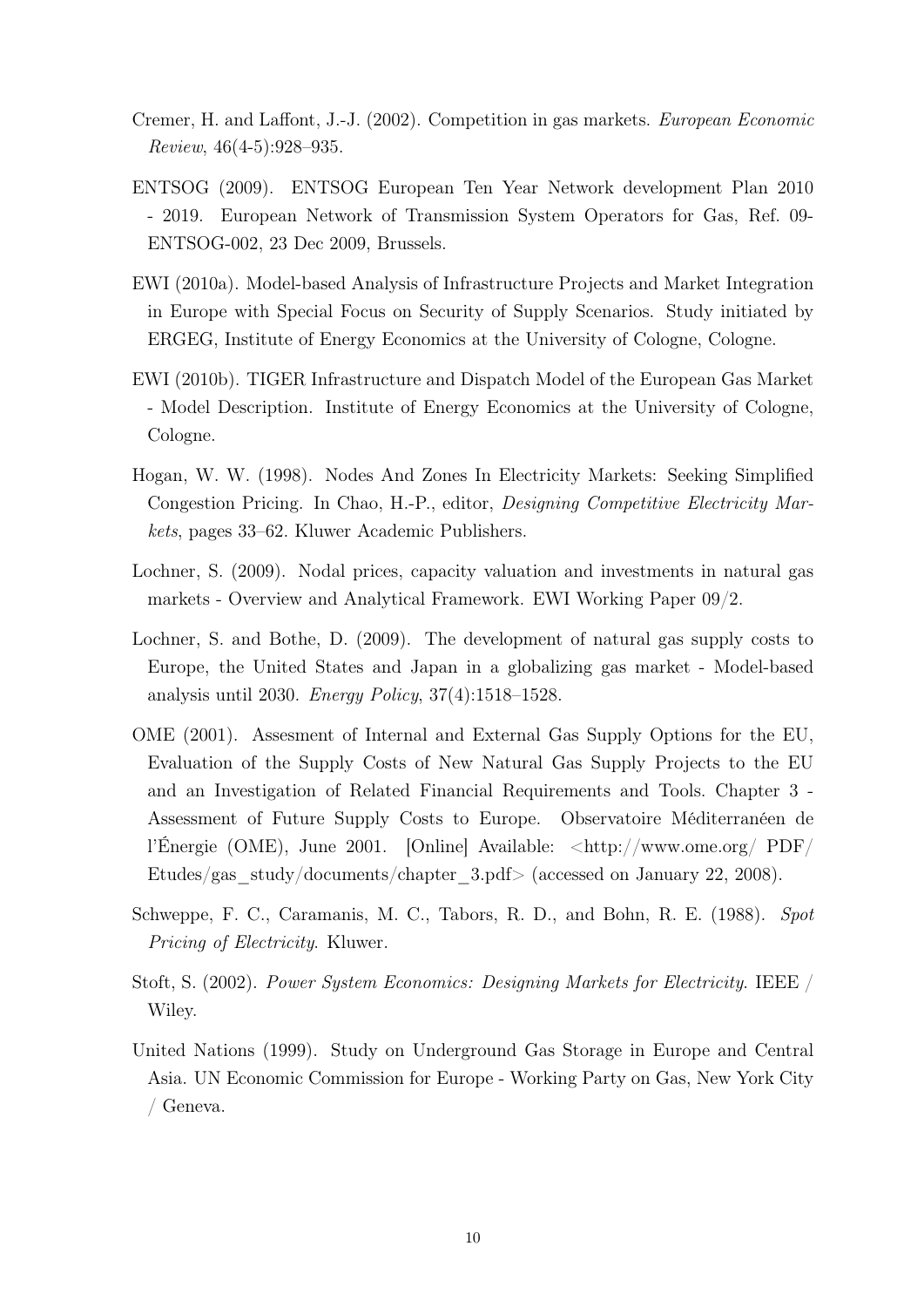# Appendix

## A Scenario set-up

In order to perform simulations of the European gas market and investigate physical market integration and congestion, the three framework parameters, supply, demand and available infrastructure, need to be defined. This subsection briefly describes the relevant assumptions, a full description and the individual numerical data can be retrieved from EWI (2010a).

As the focus of the investigation is the year 2019, all parameter definitions refer to this reference year.

#### A.1 Supply and Demand

- EU indigenous production declines to 126 billion cubic meters (bcm) annually (a 40 percent decline from 2008);
- Pipeline imports from outside the EU, at around 300 bcm in 2008, can increase up to around 400 bcm annually, with the largest additional volumes coming from Russia  $(+40)$ , Norway  $(+20)$ , Algeria  $(+18)$  and the Caspian Region  $(+15)$ ;
- LNG supplies are theoretically unlimited (of course constrained by import capacities), but are relatively more costly than pipeline gas in the long-term (see Lochner and Bothe (2009)).<sup>3</sup>
- With respect to demand, EWI (2010a) investigated two scenarios: one based on an adjusted version of the latest demand projection by the European Commission (European Energy and Transport - Trends to 2030, 2008 edition), the other on projections by the association of European TSOs (ENTSOG, 2009). While the former projects a rather small increase in demand until  $2019 (+2.5)$  percent relative to 2008), the latter one foresees a larger rise  $(+12.1$  percent). In addition, the scenarios include peak day demand projections by ENTSOG (2009).

#### A.2 Infrastructure

- Storages: 140 bcm capacity (working gas volume) in 2019, which equals expansions of 55 bcm compared to 2009.
- LNG import terminals: 280 bcm nominal annual import capacity in 2019  $(+114)$ bcm relative to 2009).

 $3$ There is one scenario (LNG Glut Scenario) which assumes relatively lower LNG prices to mirror the situation of 2009/2010 with temporally lower LNG than pipeline contract prices.